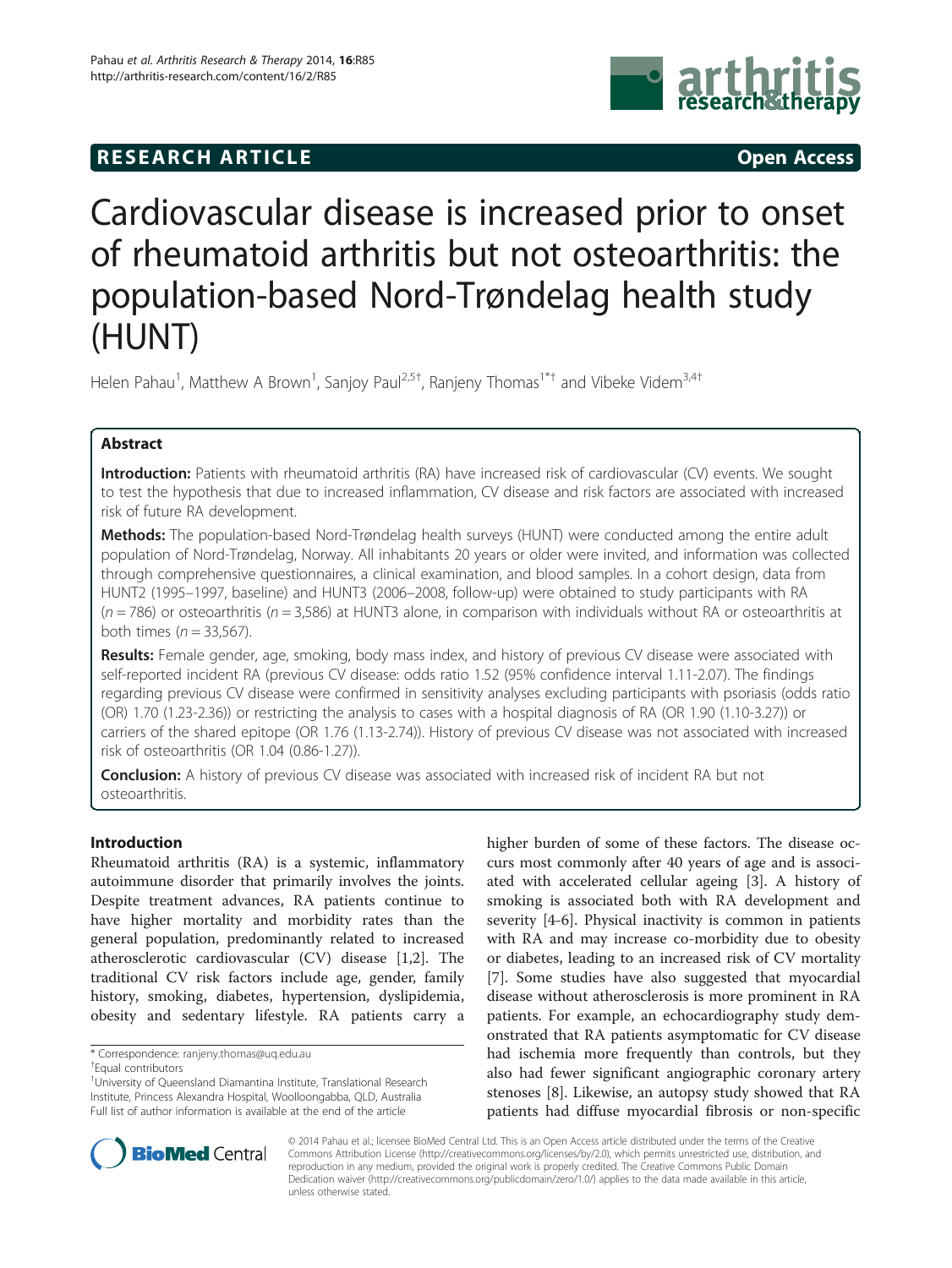myocardial degeneration more frequently than controls after excluding individuals with other known causes [[9\]](#page-7-0).

Inflammation plays a central role in the pathogenesis of atherosclerosis, and the increase in CV disease and mortality in RA may partly be explained by inflammatory factors associated with RA, even after adjustment for traditional CV risk factors [\[10,11\]](#page-7-0). We and others showed that atherosclerosis is increased both in patients with established RA and at presentation in patients with recent-onset RA, as determined by increased carotid intima media thickness and plaque, and is associated with their inflammatory burden [\[12,13](#page-7-0)]. The risk for myocardial infarction (MI) and possible CV death is already increased within approximately 5 years after diagnosis of RA depending upon age and presence of CV risk factors, resulting in a 10-year absolute risk comparable to non-RA individuals who were 5 to 10 years older [[14\]](#page-7-0).

It has been demonstrated that inflammation pre-dates the onset of RA [\[15\]](#page-7-0). These data suggest that an increased risk of CV disease might also precede the onset of RA. The Rochester Epidemiology Project study demonstrated that RA patients were more likely to have been hospitalized because of MI prior to RA diagnosis [\[16](#page-7-0)]. However, a previous longitudinal cohort study found no difference in the rate of MI, congestive heart failure or angina between pre-RA and control individuals [[17\]](#page-7-0).

We hypothesized that CV risk factors and events are more prominent in persons with incident RA, and that this augments the risk of future RA development by increasing inflammation. The aim of the study was therefore to investigate the effects of CV risk factors and CV events on the development of RA, using a populationbased cohort study design. As a control to study whether any findings were specific to RA or related to arthritis in general, a parallel investigation was performed in participants with and without osteoarthritis.

## Methods

The study participants were from the Nord-Trøndelag Health Study (HUNT) population-based health surveys conducted in the county of Nord-Trøndelag in Norway. The county is fairly representative for Norway as a whole, with a stable and ethnically homogenous population (3% non-Caucasians). All inhabitants 20 years or older were invited, and information was collected through comprehensive questionnaires and a clinical examination. The HUNT2 survey has previously been described in detail [[18](#page-7-0)]. The HUNT3 survey had a similar design. In total, about 75,000 (70% of those invited) participated in HUNT2 (1995 to 1997), 51,000 (54% of those invited) participated in HUNT3 (2006 to 2008), and 37,071 participated in both HUNT2 and HUNT3. By design, the participants were not seen during the years between inclusion in HUNT2 and HUNT3.

The study cohort consisted of all participants in both HUNT2 and HUNT3 who answered whether they had a diagnosis of RA or not  $(n = 36,493,$  that is, 98.4% of 37,071) and this number determined the study size. Incident cases of RA were identified, that is, participants who reported a diagnosis of RA in HUNT3 but not in HUNT2. We also identified the incident cases of osteoarthritis for comparison, based on the question: "Has a doctor ever said that you have/have had any of these diseases: degenerative joint disease (osteoarthritis)?" The question also included the Norwegian colloquial term for osteoarthritis. Each patient group was compared to the remaining participants of the study cohort.

Participants of HUNT gave informed consent. Approval for the study was obtained from the Regional Committee on Medical Research Ethics, Central Norway, the Norwegian Data Safety Authorities and the Norwegian Department of Health. Ethics approval was also obtained by the Metro South Ethics Committee Brisbane. Permission was granted from the two primary hospitals in Nord-Trøndelag, Levanger and Namsos hospitals, and the nearest secondary referral hospital, Trondheim University Hospital, to link the identified RA cases in our study to the hospital diagnosis registries for verification of diagnosis. The registered diagnoses are used for billing and reimbursement from the national insurance scheme. We searched for the ICD-9 code 714 and ICD-10 codes M05 and M06 with sub-codes. We did not have permission to access to the patients' case notes in order to check that the current criteria for RA were correctly employed.

On enrolment in HUNT2 and HUNT3 the participants completed a questionnaire incorporating information on medical history, smoking habits and family history of CV disease, defined as a parent, sibling or child with previous MI or stroke. Information on the use of lipid-lowering medications or non-steroid anti-inflammatory drugs was not available. Anthropometric and clinical measures included height, weight, waist and hip circumference, and blood pressure. Non-fasting blood samples were drawn and total cholesterol, low-density lipoprotein (LDL) cholesterol, high density lipoprotein (HDL) cholesterol, triglycerides and serum glucose were measured using an autoanalyzer (Hitachi Biocore Systems, Thornhill, ON, Canada). Using DNA isolated at HUNT Biobank, participants with selfreported RA were genotyped for the Shared Epitope [\[19\]](#page-7-0). Samples were genotyped using the Illumina Immunochip microarray chip, and HLA-DRB1 genotypes then determined by imputation using the program HLA-IMP [[20,21](#page-7-0)]. Autoantibodies (anti-citrullinated peptide antibodies or ACPA, rheumatoid factor) and C-reactive protein were not measured in this survey, and classification into seropositive or seronegative RA was not possible. Hypertension was defined as systolic blood pressure ≥140 mmHg, diastolic blood pressure ≥90 mmHg or use of medication. Hypercholesterolemia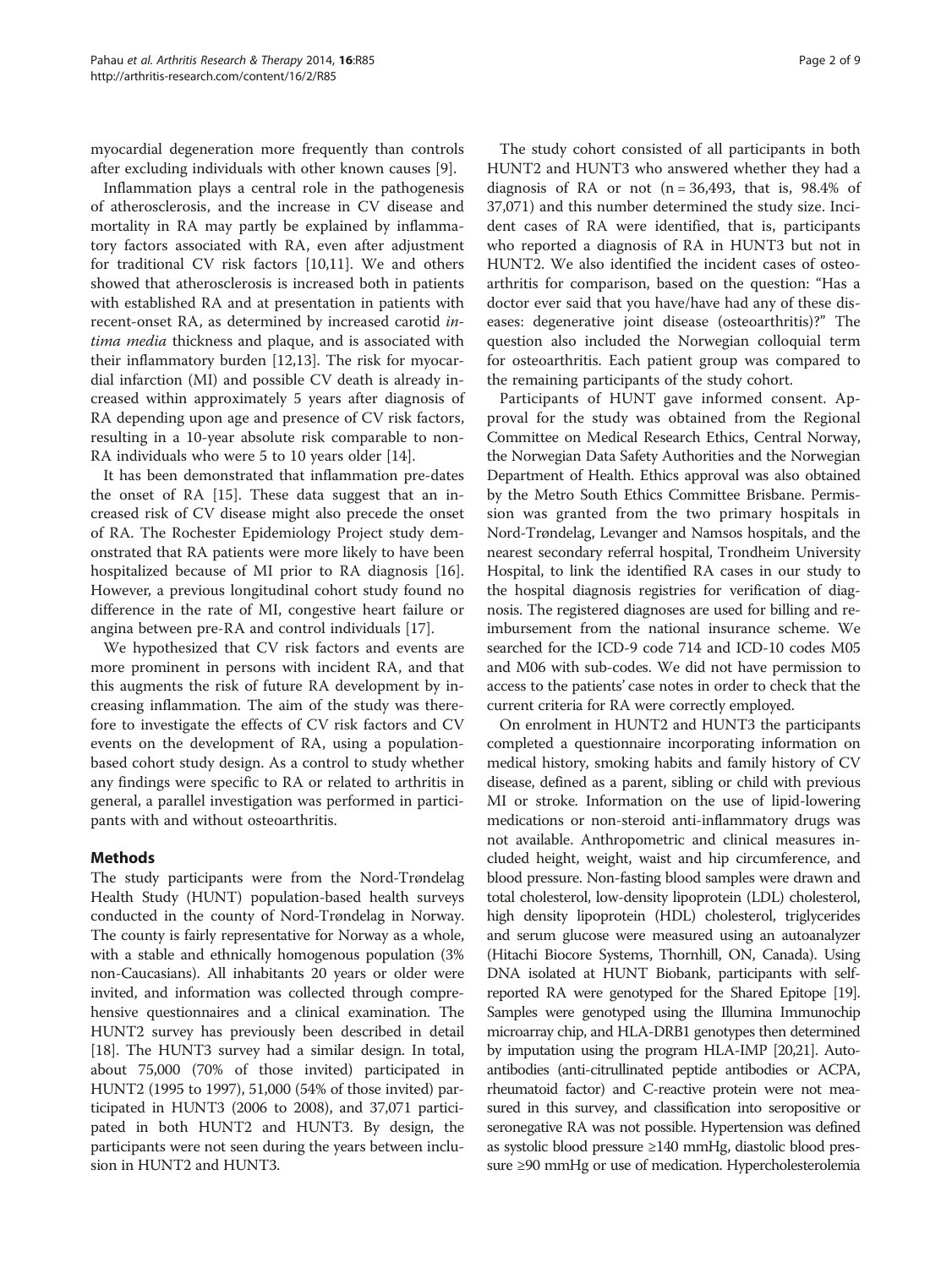was defined as total serum cholesterol >6.2 mmol/L. Body mass index (BMI) was calculated as weight/height $^2$  (kg/m $^2$ ). Patients who reported using over-the-counter analgesics daily for one month or more during the last year before inclusion in HUNT2 were recorded as users of analgesics. Previous CV disease was defined as a composite of angina, MI or stroke. The relevant questions were; "Have you had or do you have angina pectoris?" "Have you had a stroke/ brain hemorrhage?" and "Have you had a myocardial infarction?" The question about angina also included a Norwegian colloquial term for this diagnosis. The composite variable was used for previous CV disease as numbers of cases were too low for analysis of individual disease events. The level of missingness at baseline for most key variables was <1%, with the exception of smoking (12.8% missing data). Missingness for smoking was evenly distributed among the subgroups of the study cohort. Non-complete cases were omitted from analysis.

## Statistical methods

Data are presented as number (percentage), mean (standard deviation) or median (interquartile range), as appropriate. The chi-square test and the Mann-Whitney U-test were used for between-group comparisons of categorical and continuous study parameters, respectively. Risk factors associated with the development of RA and osteoarthritis between HUNT2 and HUNT3 were identified using multivariate logistic regression models. Linearity of logits for continuous variables was checked by plotting. P-values <0.05 were considered significant. Pearson's correlation coefficient R was calculated to evaluate linear correlation.

Since this was a population-based survey and RA was self-reported, we performed several sensitivity analyses to support our main analysis. Because previous studies have indicated that few women with RA surveyed in the community report their diagnosis accurately [\[22\]](#page-7-0), we repeated the analysis in several subgroups of the incident RA cases using additional criteria to remove false-positive diagnoses, that is, 1) excluding all who also reported having psoriasis  $(n = 178)$ , 2) including only patients where the diagnostic registries of the nearest hospitals showed a diagnosis of RA  $(n = 216)$ , 3) restricting the hospitaldiagnosed cases to those where the diagnosis first occurred after 1999 or 4) after 2001, to avoid including patients who forgot to report RA in HUNT2, or 5) including only incident RA cases who carried the shared epitope (with and without additional exclusion due to a report of psoriasis). To represent the CV risk factors in another way, we developed alternative models including the Framingham risk score, which is based on age, serum cholesterol, hypertension, smoking and diabetes [[23](#page-7-0)], as well as gender and history of CV disease. The Framingham risk score was preferred because it assigns higher risk with

diabetes and there are no age limits, and because it may easily be calculated in large cohorts. The European Heart-Score [\[24\]](#page-7-0) is based on risk for patients between 40 and 65 years and requires separate input for each individual using charts or an online calculator, which was not practical in our large cohort. To verify that the Framingham risk score was applicable in our cohort, we calculated the PC-based HeartScore for 50 randomly selected incident RA cases and 50 controls. Parallel Framingham risk scores and HeartScores were used to calculate an equation permitting estimation of the HeartScore in the entire cohort from their Framingham risk scores. An alternative logistic model was developed substituting the Framingham risk score with these estimated HeartScores. In addition, we compared factors associated with incident cases of self-reported RA with incident cases of self-reported osteoarthritis.

## Results

The baseline characteristics of the participants are presented in Table [1](#page-3-0). At baseline (1995 to 1997) 33,567 participants reported not having RA, and of this group 786 (2.34%) reported RA at follow-up (2006 to 2008). This corresponds to an average annual incidence of 0.21% in women and 0.16% in men, respectively. If restricted to participants with cases identified in the local hospital registries ( $n = 216$ ), the annual incidence was 0.06% in women and 0.04% in men. As expected, incident cases of RA were older and more of them were current or previous smokers and had hypertension at baseline. Incident cases of RA had significantly elevated metabolic risk factors including blood pressure, BMI, serum cholesterol and triglyceride. The estimated median (interquartile range) Framingham risk scores at baseline were 11 (7, 16) and 8 (4, 13), respectively, in incident cases and those who did not develop RA. Notably, a higher proportion of incident RA cases had a history of CV disease at baseline.

Female gender, age, smoking, BMI and previous CV disease were more prominent in those developing RA (odds ratio 1.52 (1.11 to 2.07), Table [2,](#page-4-0) I - Main model). There was minimal change in the odds ratio for previous CV disease with inclusion of use of analgesics in this logistic regression model, when systolic and diastolic blood pressure were included as continuous variables instead of the categorical variable for hypertension, with additional adjustment for total cholesterol and HDLcholesterol concentrations, or when a variable for physical activity (low, moderate, high) was also included (data not shown). In all the alternative multivariate models for incident RA where the number of patients was restricted to better characterized subgroups, previous CV disease was significant and the odds ratios were higher than for the main model including all self-reported cases (Table [2](#page-4-0),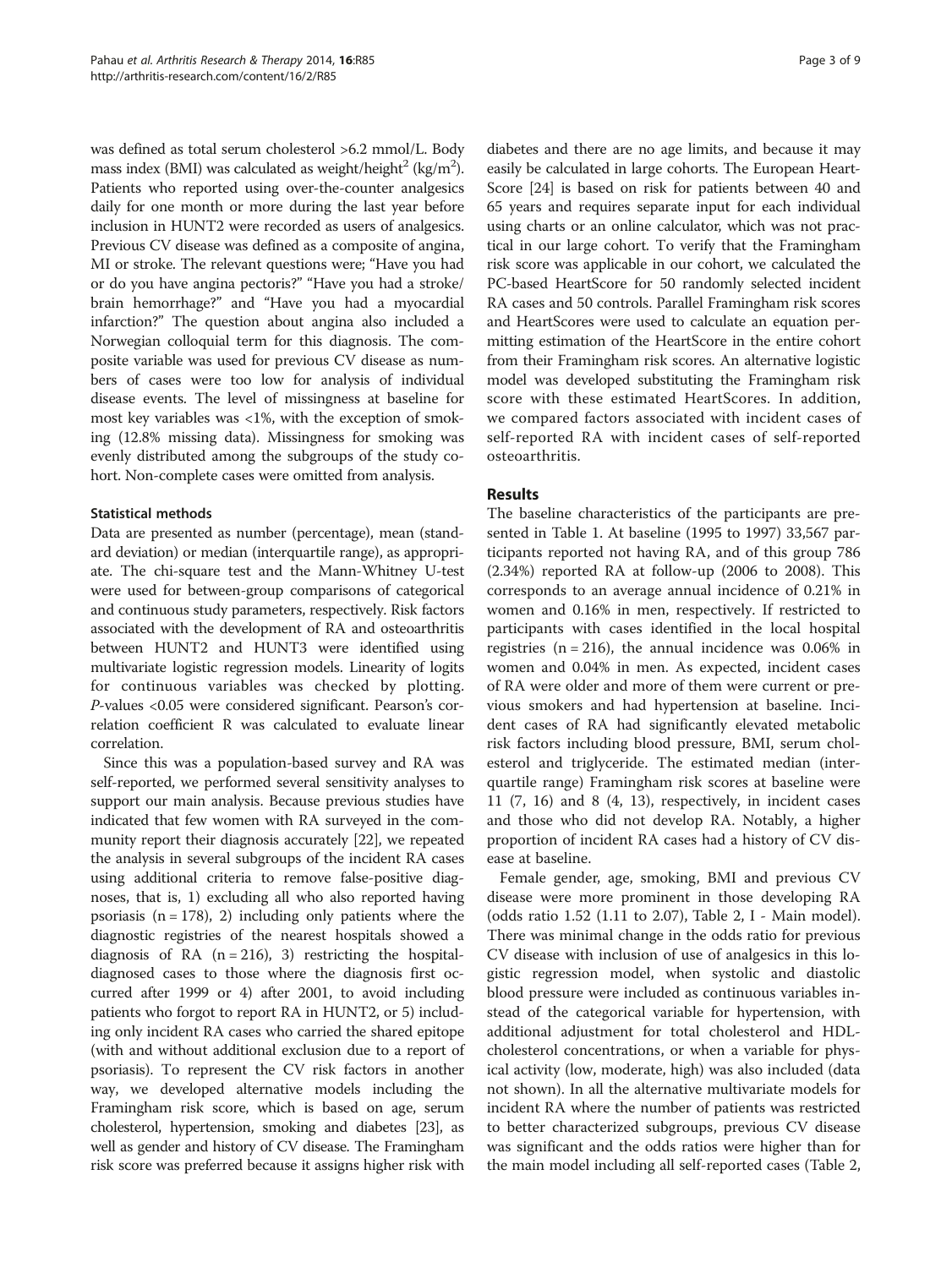|                                                 | All participants<br>without RA/OA | Later developed<br><b>RA</b>                                | Did not develop P-value Later developed<br><b>RA</b> |        | OA                  | Did not develop<br>OΑ                   | P-value |
|-------------------------------------------------|-----------------------------------|-------------------------------------------------------------|------------------------------------------------------|--------|---------------------|-----------------------------------------|---------|
| n                                               | 33,567                            | 786                                                         | 32,781                                               |        | 3,586               | 29,981                                  |         |
| Age <sup>1</sup> (years)                        | 46 (13)                           | 51 (13)                                                     | 46 (13)                                              | $***$  | 52 (10)             | 45 (13)                                 | **      |
| Sex (female)                                    | 18,207 (54.2%)                    | 488 (62.1%)                                                 | 17719 (54.1%)                                        | $***$  | 2,406 (67.1%)       | 15,801(52.7%)                           | $**$    |
| Smoking                                         |                                   |                                                             |                                                      | $**$   |                     |                                         | $***$   |
| Current                                         | 8,901 (26.5%)                     | 256 (32.6%)                                                 | 8,645 (26.4%)                                        |        | 1,015 (28.3%)       | 7,886 (26.3%)                           |         |
| Former smoker                                   | 7,908 (23.6%)                     | 212 (27.0%)                                                 | 7,696 (23.5%)                                        |        | 945 (26.4%)         | 6,963 (23.2%)                           |         |
| Never smoker                                    | 15,017 (44.7%)                    | 281 (35.6%)                                                 | 14,736 (45.0%)                                       |        | 1,425 (39.7%)       | 13,592 (45.3%)                          |         |
| Hypertension                                    | 12,186 (36.3%)                    | 339 (43.1%)                                                 | 11,847 (36.1%)                                       | $***$  | 1,547 (43.1%)       | 10,639 (35.5%)                          | **      |
| <b>Diabetes</b>                                 | 454 (1.4%)                        | 19 (2.4%)                                                   | 435 (1.3%)                                           |        | 61 (1.7%)           | 393 (1.3%)                              |         |
| Previous CV disease                             | 1,060 (3.2%)                      | 52 (6.6%)                                                   | 1,008 (3.1%)                                         | **     | 158 (4.4%)          | 902 (3.0%)                              | $**$    |
| Angina                                          | 673 (2.0%)                        | 35 (4.5%)                                                   | 638 (1.9%)                                           | $***$  | 107 (3.0%)          | 566 (1.9%)                              | **      |
| ΜI                                              | 441 (1.3%)                        | 16 (2.0%)                                                   | 425(1.3%)                                            |        | 49 (1.4%)           | 392 (1.3%)                              |         |
| <b>Stroke</b>                                   | 223 (0.7%)                        | $9(1.1\%)$                                                  | 214 (0.7%)                                           |        | 32 (0.9%)           | 191 (0.6%)                              |         |
| Family risk of CV disease                       | 15,692 (46.7%)                    | 414 (52.7%)                                                 | 15,278 (46.6%)                                       | $***$  | 2,017 (56.2%)       | 13,675 (45.6%)                          | **      |
| Framingham risk score <sup>2</sup>              | 9 (4 to 13)                       | 11 (7 to 16)                                                | 8 (4 to 13)                                          |        | 11 (7 to 15)        | 8 (3 to 13)                             |         |
| Weight <sup>1</sup> (kg)                        | 76 (14)                           | 77 (14)                                                     | 76 (14)                                              |        | 77 (13)             | 76 (14)                                 |         |
| BMl <sup>2</sup> (kg/m <sup>2</sup> )           | 25.6 (23.5 to 28.1)               | 26.3 (24.3 to 29.0)                                         | 25.6 (23.4 to 28.1)                                  | $***$  | 26.4 (24.2 to 29.0) | 25.4 (23.3 to 27.8)                     | $***$   |
| Waist circumference <sup>1</sup> (cm)           | 85 (11)                           | 86 (11)                                                     | 85 (11)                                              | ⋇      | 86 (11)             | 85 (11)                                 | **      |
| Hip circumference <sup>1</sup> (cm)             | 102(8)                            | 103(8)                                                      | 102(8)                                               | $***$  | 103(8)              | 101(6)                                  | $***$   |
| Waist/hip ratio <sup>1</sup>                    | 0.84(0.08)                        | 0.84(0.08)                                                  | 0.84(0.08)                                           |        | 0.83(0.07)          | 0.84(0.08)                              | $**$    |
| Systolic blood pressure <sup>2</sup><br>(mmHq)  | 131 (120 to 144)                  | 133 (122 to 146)                                            | 131 (120 to 144)                                     | $\ast$ | 133 (122 to 147)    | 131 (120 to 143)                        | $***$   |
| Diastolic blood pressure <sup>1</sup><br>(mmHq) | 79 (11)                           | 80 (11)                                                     | 79 (11)                                              | $\ast$ | 81(11)              | 79 (11)                                 | **      |
| Serum cholesterol <sup>1</sup> (mmol/L)         | 5.8(1.2)                          | 6.0(1.2)                                                    | 5.8(1.2)                                             | $***$  | 6.1(1.2)            | 5.8(1.2)                                | $**$    |
| HDL cholesterol <sup>1</sup> (mmol/L)           | 1.40(0.39)                        | 1.37(0.39)                                                  | 1.40(0.39)                                           |        | 1.44(0.40)          | 1.39(0.38)                              | $**$    |
| Serum triglycerides <sup>2</sup> (mmol/L)       |                                   | 1.40 (0.98 to 2.07) 1.51 (1.10 to 2.24) 1.40 (0.97 to 2.06) |                                                      | $***$  |                     | 1.46 (1.02 to 2.12) 1.37 (0.95 to 2.04) | $***$   |

<span id="page-3-0"></span>

<sup>1</sup>Values are mean (standard deviation) or numbers (%), or <sup>2</sup>median (interquartile range). Non-respondents were excluded. BMI, body mass index; CVD, cardiovascular disease; HDL, high density lipoprotein; MI, myocardial infarction; OA, osteoarthritis; RA, rheumatoid arthritis. \* P-value <0.05, \*\*P-value <0.001, comparing individuals who developed RA and did not develop RA, or comparing individuals who developed OA and did not develop OA. All blood samples were non-fasting.

II – Alternative models A to F). A diagnosis of RA was confirmed in the hospital registries for 216 participants (27%) who had self-reported a new RA diagnosis in HUNT3. The characteristics of these participants were very similar to those reported for the entire group of incident RA cases (data not shown). In the 216 cases with a hospital diagnosis of RA, the diagnosis was found one to two years following enrolment in HUNT2 for 14 cases (6.5%), after three years for 24 cases (11.1%), after four years for 15 cases (6.9%), after five years for 28 cases (13.0%) and after six years for 22 cases (10.2%). For the remaining 113 cases (52.3%), the times were distributed from seven years onwards to the inclusion in HUNT3 with numbers varying unsystematically from 15 to 24 cases (6.9 to 11.1%) per year. Thus, there was no obvious pattern regarding the number of years from HUNT2.

In a separate alternative multivariate logistic regression model containing gender, previous CV disease and the Framingham risk score as covariates, the odds ratio for developing RA in subjects with previous CV disease was 1.65 (1.21 to 2.24) ( $P < 0.01$ ). This model also suggested the likelihood of developing RA was 6% greater with each one unit increase in Framingham risk score (odds ratio: 1.06, 95% CI: 1.05 to 1.08), P <0.001). The model did not change with adjustment for BMI or daily use of over-the-counter analgesics. In the model where the Framingham risk score was substituted with the estimated HeartScore, previous cardiovascular disease remained significant (odds ratio: 1.70 (1.25 to 2.32),  $P$  <0.01). In the 100 participants where the HeartScore was calculated using the PC-based calculator, the HeartScore (logarithmically transformed) was highly correlated with the Framingham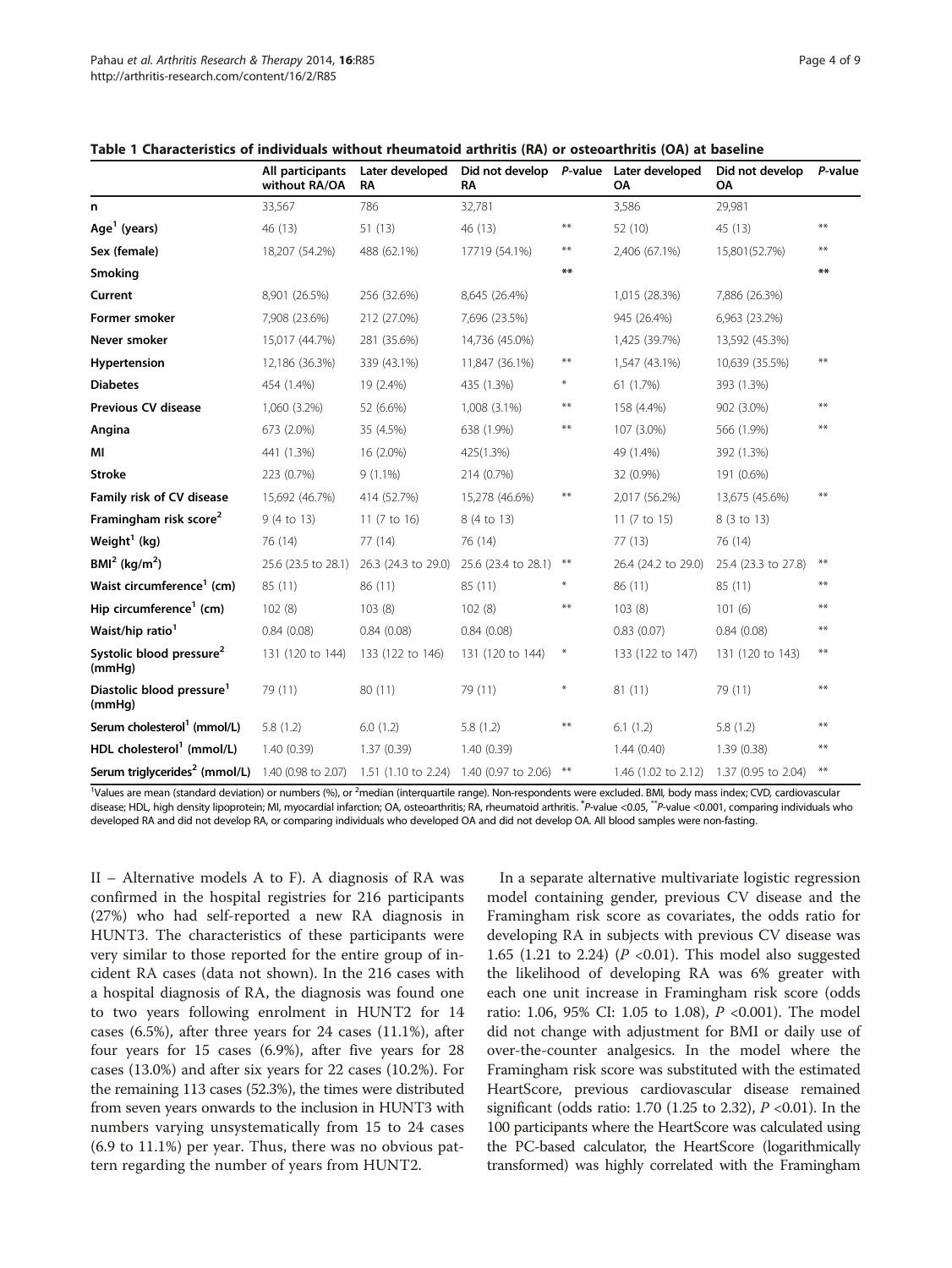|                                                                                                                  | Odds ratio | 95% confidence interval                                                                                                                                       | P-value      |  |  |  |  |
|------------------------------------------------------------------------------------------------------------------|------------|---------------------------------------------------------------------------------------------------------------------------------------------------------------|--------------|--|--|--|--|
| <b>I - Main model – Rheumatoid arthritis</b> ( $n = 739$ patients and 30,829 controls) <sup>1</sup>              |            |                                                                                                                                                               |              |  |  |  |  |
| Female gender                                                                                                    | 1.50       | 1.29 to 1.75                                                                                                                                                  | < 0.01       |  |  |  |  |
| Age <sup>2</sup>                                                                                                 | 1.03       | 1.02 to 1.04                                                                                                                                                  | < 0.001      |  |  |  |  |
| Current smoker                                                                                                   | 1.64       | 1.38 to 1.96                                                                                                                                                  | < 0.001      |  |  |  |  |
| Former smoker                                                                                                    | 1.32       | 1.10 to 1.59                                                                                                                                                  | < 0.01       |  |  |  |  |
| Hypertension                                                                                                     | 0.97       | 0.82 to 1.15                                                                                                                                                  | 0.76         |  |  |  |  |
| <b>Diabetes</b>                                                                                                  | 1.34       | 0.83 to 2.18                                                                                                                                                  | 0.23         |  |  |  |  |
| Body mass index <sup>2</sup>                                                                                     | 1.04       | 1.02 to 1.06                                                                                                                                                  | < 0.001      |  |  |  |  |
| Previous CV disease                                                                                              | 1.52       | 1.11 to 2.07                                                                                                                                                  | < 0.01       |  |  |  |  |
| II - Alternative models (sensitivity analyses) - Rheumatoid arthritis                                            |            |                                                                                                                                                               |              |  |  |  |  |
|                                                                                                                  |            | A – After exclusion of patients with self-reported psoriasis ( $n = 573$ patients and 30,829 controls) <sup>1</sup>                                           |              |  |  |  |  |
| Previous CV disease <sup>3</sup>                                                                                 | 1.70       | 1.23 to 2.36                                                                                                                                                  | 0.001        |  |  |  |  |
|                                                                                                                  |            | <b>B - Including patients with hospital diagnosis of RA</b> ( $n = 201$ patients and 30,829 controls) <sup>1</sup>                                            |              |  |  |  |  |
| Previous CV disease <sup>3</sup>                                                                                 | 1.90       | 1.10 to 3.27                                                                                                                                                  | 0.02         |  |  |  |  |
|                                                                                                                  |            | C - Including patients with hospital diagnosis of RA after 1999 ( $n = 178$ patients and 30,829 controls) <sup>1</sup>                                        |              |  |  |  |  |
| Previous CV disease <sup>3</sup>                                                                                 |            | 2.26                                                                                                                                                          | 1.26 to 3.99 |  |  |  |  |
|                                                                                                                  |            | D - Including patients with hospital diagnosis of RA after 2001 ( $n = 138$ patients and 30,829 controls) <sup>1</sup>                                        |              |  |  |  |  |
| Previous CV disease <sup>3</sup>                                                                                 | 2.51       | 1.33 to 4.73                                                                                                                                                  | < 0.01       |  |  |  |  |
| <b>E – Including patients carrying the Shared Epitope</b> ( $n = 313$ patients and 30,829 controls) <sup>1</sup> |            |                                                                                                                                                               |              |  |  |  |  |
| Previous CV disease <sup>3</sup>                                                                                 | 1.76       | 1.13 to 2.74                                                                                                                                                  | 0.01         |  |  |  |  |
|                                                                                                                  |            | F – Including patients carrying the Shared Epitope and excluding patients with self-reported psoriasis ( $n = 257$ patients and 30,829 controls) <sup>1</sup> |              |  |  |  |  |
| Previous CV disease <sup>3</sup>                                                                                 | 1.96       | 1.24 to 3.10                                                                                                                                                  | < 0.01       |  |  |  |  |
| <b>III - Model for osteoarthritis</b> ( $n = 3,364$ patients and 24,631 controls) <sup>1</sup>                   |            |                                                                                                                                                               |              |  |  |  |  |
| Female gender                                                                                                    | 2.36       | 2.15 to 2.56                                                                                                                                                  | < 0.001      |  |  |  |  |
| Age <sup>2</sup>                                                                                                 | 1.05       | 1.05 to 1.06                                                                                                                                                  | < 0.001      |  |  |  |  |
| Current smoker                                                                                                   | 1.42       | 1.30 to 1.56                                                                                                                                                  | < 0.001      |  |  |  |  |
| Former smoker                                                                                                    | 1.23       | 1.12 to 1.35                                                                                                                                                  | < 0.001      |  |  |  |  |
| <b>Diabetes</b>                                                                                                  | 0.90       | 0.66 to 1.22                                                                                                                                                  | 0.49         |  |  |  |  |
| Body mass index <sup>2</sup>                                                                                     | 1.06       | 1.05 to 1.07                                                                                                                                                  | < 0.001      |  |  |  |  |
| Previous CV disease                                                                                              | 1.04       | 0.86 to 1.27                                                                                                                                                  | 0.66         |  |  |  |  |

#### <span id="page-4-0"></span>Table 2 Effects of risk factors on incident RA and osteoarthritis, by multivariate logistic regression

<sup>1</sup> Cases with complete data.

<sup>2</sup> Continuous variable, Odds ratio per one unit change.

3 Multivariate model including the same variables as the main model for RA. CV, cardiovascular; RA, rheumatoid arthritis.

risk score (R = 0.86,  $P$  <0.001). The correlation was very similar in patients ( $R = 0.89$ ) and controls ( $R = 0.86$ ).

At follow-up (2006 to 2008), 3,586 participants had developed osteoarthritis, corresponding to an average annual incidence of 1.05% in women and 0.64% in men, respectively. These patients were older and the proportion of smokers, former smokers and of those with hypertension was higher than in the group that did not develop osteoarthritis. Systolic and diastolic blood pressure, BMI, hip and waist circumference, total cholesterol and triglycerides were higher for incident cases of osteoarthritis, whereas HDL cholesterol was lower in incident cases of osteoarthritis. Female gender, age and smoking

were associated with development of osteoarthritis, whereas previous CV disease was not (Table 2 III).

#### **Discussion**

In the present large population-based health study we found that participants who developed RA between HUNT2 and HUNT3 had more CV disease and CV risk factors prior to the onset of RA (at HUNT2) compared to those without incident RA. A history of CV disease was a significant risk factor for incident RA, as well as the previously reported risk factors: female gender, increasing age, increasing BMI and smoking [\[25](#page-7-0)]. The finding of a positive association with the Framingham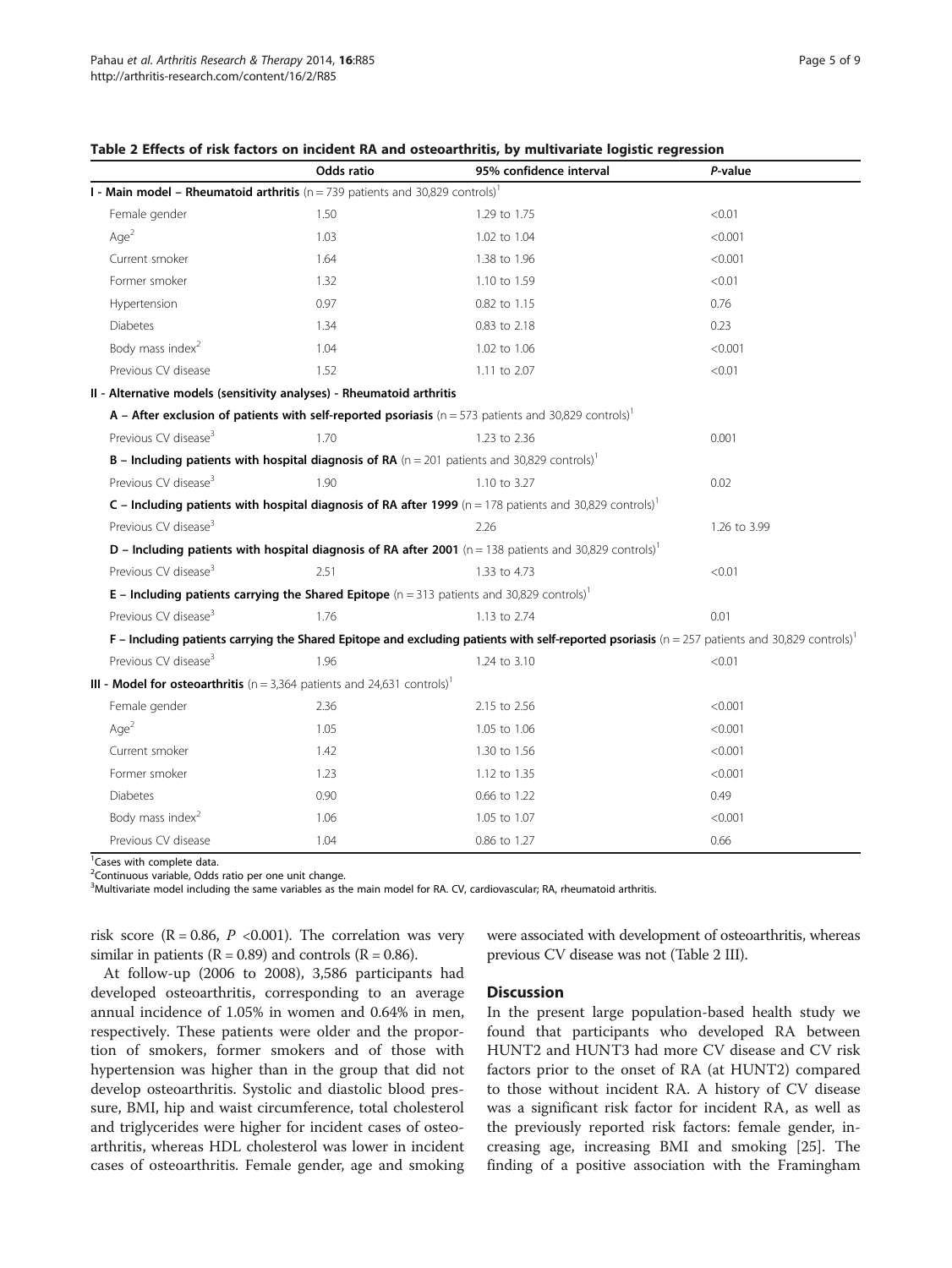risk score may be related to smoking and age being incorporated into the score. The supplementary analysis showed that the Framingham score was equivalent to the estimated HeartScore in our population even though the Framingham score was not developed from European subjects. On the other hand, previous CV disease events did not contribute to the risk of future osteoarthritis in our study, indicating that the finding may be specific to RA. Smoking was associated with incident osteoarthritis.

### CV disease and incident RA

The design of our study has several strengths. Since the data on the CV risk factors and events were collected at HUNT2, recall bias at HUNT3 was greatly reduced compared to a design where patients report on these factors when receiving an RA diagnosis at a hospital-based clinic. Furthermore, the observation time between HUNT2 and HUNT3 was approximately 10 years. The importance of a long observation time is underscored by the finding that the odds ratio for the association of incident RA with previous CV disease increased when patients receiving a hospital diagnosis of RA during the first years following HUNT2 were excluded. It also seems biologically plausible that longer exposure to increased inflammation due to CV disease further increases the risk of incident RA. Furthermore, the statistical power is greatly improved in a population-based cohort study due to the large number of controls, and problems defining a relevant control group as seen with case-control studies of RA are avoided.

The major limitation of our study is that data were self-reported. Previous studies suggest that self-reported CV diagnosis and risk factors, such as hypertension and cigarette smoking, are reliable [[26,27](#page-7-0)]. However, the high incidence rate of self-reported RA in our study compared, for example, to recent Swedish data based on inpatient and non-primary outpatient care (0.056% in women, 0.025% in men) [[28\]](#page-7-0), confirms that there probably were many false-positive RA diagnoses. This would tend to decrease the power to detect true positive results in our study, but not bias towards false-positive findings. When including only cases identified in the hospital registries, the incidence was close to the Swedish data. Furthermore, the incidence of RA increases with observation time [[29\]](#page-7-0). Therefore, different data may not be directly comparable.

Epidemiological studies also carry a risk of reverse causation, which could ensue if persons with undiagnosed RA in HUNT2 were erroneously included as incident cases of RA, because RA in itself increases the risk of CV disease and events [[10\]](#page-7-0). It seems unlikely that reverse causation could explain our findings, given that the association with previous CV disease became stronger when the cases with shortest duration between HUNT2 and a hospital diagnosis of RA were removed from the analysis. Furthermore, we did not observe a tendency for a higher number of cases with a hospital diagnosis to occur during the earliest years following HUNT2, which would have been expected with substantial reverse causation.

While fatal CV events prior to the onset of RA also limited the participants in our study to survivors of those events, this again would lead to under-estimation of the impact of CV events on development of RA, or to restrict the population at risk of RA to those ageing with CV risk that was insufficient to lead to premature mortality. Autoantibodies were not measured and seropositive and seronegative cases of RA could not be distinguished, which impacts on the generalizability of our results compared to others, such as population-based cohorts where it was concluded that ischemic heart disease was not increased prior to RA onset [\[17](#page-7-0)]. There may also have been a selection bias regarding participation in HUNT, where sicker people or those with a lower socioeconomic status are less likely to join. These people have a higher risk both for CV disease and for RA, which may have biased our findings.

The results from our various sensitivity analyses unanimously supported our main analysis. The overall conclusion that a history of CV disease is associated with the risk for incident RA therefore seems reliable. Although our study may not be suitable to give an exact estimate of the size of this increased risk, the main analysis giving an OR of approximately 1.5 is probably conservative.

#### Risk factors for osteoarthritis

Our results identifying smoking as a risk factor for future osteoarthritis contradict some previous studies, which report an inverse association between smoking and osteoarthritis [\[30\]](#page-7-0). However, the longitudinal prospective Clearwater study designed to identify risk factors for OA development, which included 2,505 participants, did not support this inverse association with smoking for any of four joint sites (knee, hand, foot or spine) [[31](#page-7-0)]. In another prospective study of 1,003 participants from the general population there was no association between smoking and radiologically-confirmed OA at different sites [[32](#page-7-0)]. The current study may have shown an association with smoking because it is larger and included a greater number of incident osteoarthritis diagnoses. Nevertheless, since our study relies on self-report, replication in a cohort ascertained for radiographic osteoarthritis and symptoms is needed. However, in support of the accuracy of our case classification, we noted that higher BMI increased the risk for osteoarthritis development, as previously described [[33](#page-7-0)].

## Inflammation as a link between CV disease and incident RA

From a biological perspective based on the current studies, we hypothesize that inflammation may contribute to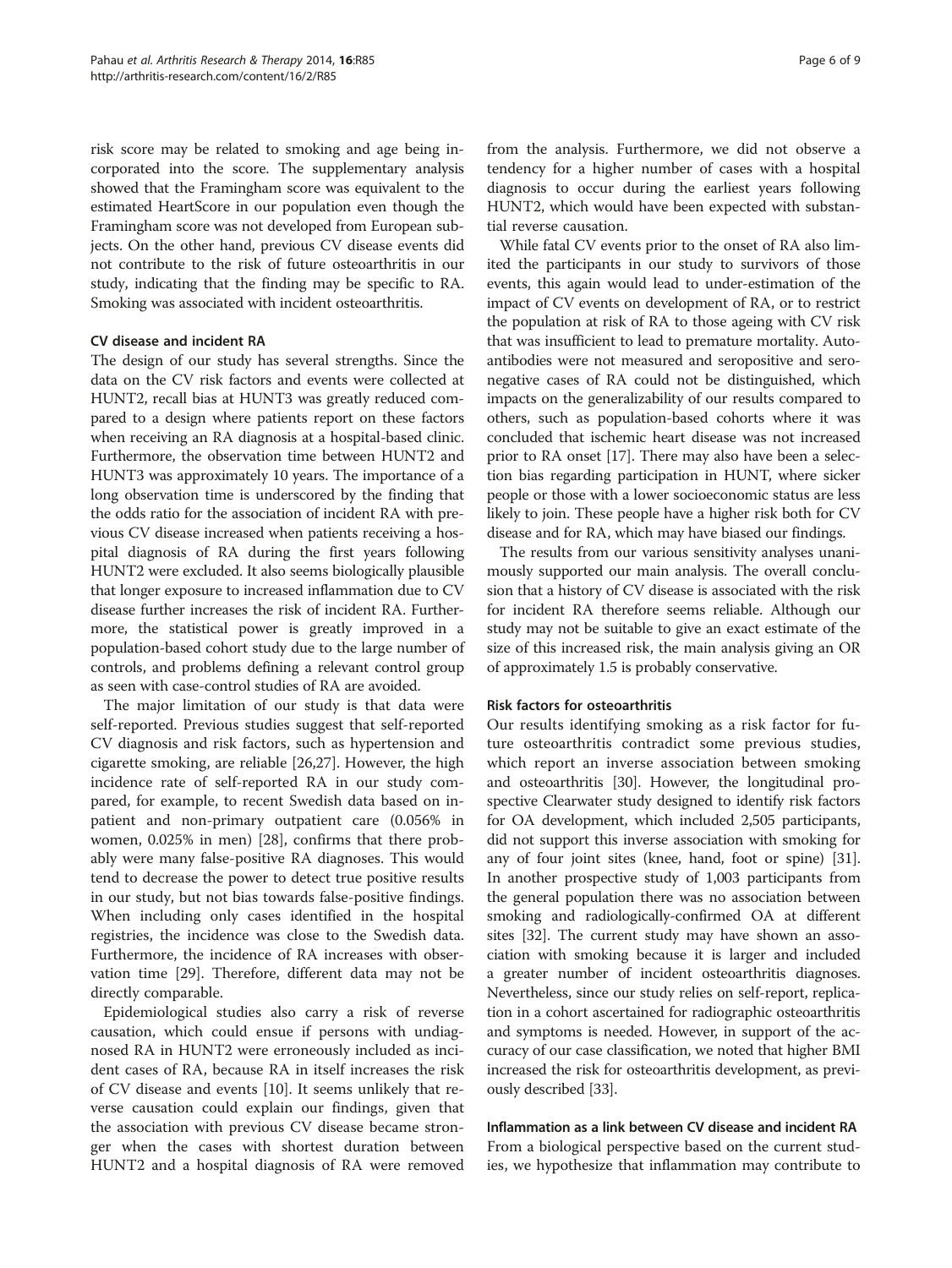

the parallel development of atherosclerosis and RA during the pre-clinical period in individuals exposed to common RA and CV risk factors, just as this interaction accelerates complication of RA by CV events after onset.

Inflammation is the most plausible link between previous CV disease or BMI and increased risk for RA. It is well established that the pathogenesis of CV disease, that is, atherogenesis, includes chronic inflammation of the wall of muscular arteries and that inflammation is increased during acute coronary events, associated with unstable plaque and thrombosis [\[16\]](#page-7-0). Furthermore, obesity induces chronic inflammation in adipose tissue, increasing pro-inflammatory cytokines including interleukin-6 and tumour-necrosis factor [\[34\]](#page-7-0). In addition, a pro-inflammatory state is present before the clinical onset of RA. C reactive protein (CRP) levels were found to be higher in individuals with preclinical RA compared to a control group [\[35\]](#page-7-0). Serum cytokines and chemokines were also elevated preceding the onset of RA [\[36](#page-7-0)]. In at least some patients, periodontal inflammation may precede the onset of RA symptoms, also associated with ACPA [\[37\]](#page-7-0). Respiratory inflammation has also been described in ACPA positive individuals without RA [\[38\]](#page-7-0). Autoantibodies may also increase the risk of immune complex-mediated vascular inflammation [\[39](#page-8-0)]. Thus, CV disease and CV risk factors increase the future risk of RA development in the context of systemic inflammation and autoantibody development [\[12\]](#page-7-0). Patients with seropositive RA are at greater risk of CV disease [\[6](#page-7-0)[,40\]](#page-8-0), and it is possible that the RA genetic background is more permissive to atherosclerosis when associated with the "lifestyle" factors described here. In contrast to RA, in osteoarthritis inflammation is local and low-grade rather than systemic, and is not associated with autoantibodies.

Figure 1 proposes a model for the relationships among RA, CV disease, inflammation and various predisposing factors, based on the results from the present study, as well as previous studies demonstrating an increased risk of CV disease after diagnosis of RA. Given that our findings were robust when adjusting for known risk factors for RA, this hypothesis merits further investigation in studies designed to clarify pathogenetic mechanisms, which is not possible in an epidemiological study.

## Conclusions

A history of previous CV disease was associated with increased risk of incident RA but not osteoarthritis. A probable explanation is that increased systemic inflammation may contribute to the parallel development of atherosclerosis and RA during the pre-clinical period in individuals exposed to common RA and CV risk factors, in a similar way that such interaction accelerates CV disease in patients with established RA. The association of previous CV events with the development of RA at the population level suggests presentation with CV events, especially in middle-aged female smokers or first-degree relatives of RA patients, should raise clinical suspicion to capture cases of undiagnosed early RA. Because CV risk factors are increased at the onset of RA, active cardiovascular risk management is important from the time of diagnosis.

#### Abbreviations

ACPA: Anti-citrullinated peptide antibodies; BMI: Body mass index; CV: Cardiovascular; HDL: High-density lipoprotein; HUNT: Nord-Trøndelag Health Study; LDL: Low-density lipoprotein; MI: Myocardial infarction; OA: Osteoarthritis; RA: Rheumatoid arthritis.

#### Competing interests

The authors declare that they have no competing interests.

#### Authors' contributions

HP was responsible for conception and design, data collection and analysis, and manuscript writing. MAB contributed to conception and design, data collection, and critical revision of the manuscript. SP contributed to conception and design, data analysis, and manuscript writing. RT took part in conception and design, and critical revision of the manuscript. VV was responsible for conception and design, data collection and analysis, and critical revision of the manuscript. All authors read and approved the final manuscript.

#### Acknowledgements

The HUNT study is a collaboration among the HUNT Research Centre (Faculty of Medicine, Norwegian University of Science and Technology NTNU), Nord-Trøndelag County Council, Central Norway Health Authority, and the Norwegian Institute of Public Health. We are grateful to Levanger, Namsos and Trondheim University hospitals for giving access to their diagnostic registries. This research was supported by NHMRC grant 569938, an Australian Postgraduate Award (HP) and an ARC Future Fellowship (RT). MAB is funded by an NHMRC Senior Principal Research Fellowship and Queensland Premier's Fellowship.

#### Author details

<sup>1</sup>University of Queensland Diamantina Institute, Translational Research Institute, Princess Alexandra Hospital, Woolloongabba, QLD, Australia. 2 Queensland Clinical Trials and Biostatistics Centre, School of Population Health, University of Queensland, Princess Alexandra Hospital, Wooloongabba, QLD, Australia. <sup>3</sup>Department of Laboratory Medicine, Children's and Women's Health, Norwegian University of Science and Technology, Trondheim, Norway. <sup>4</sup>Department of Immunology and Transfusion Medicine, Trondheim University Hospital, Trondheim, Norway.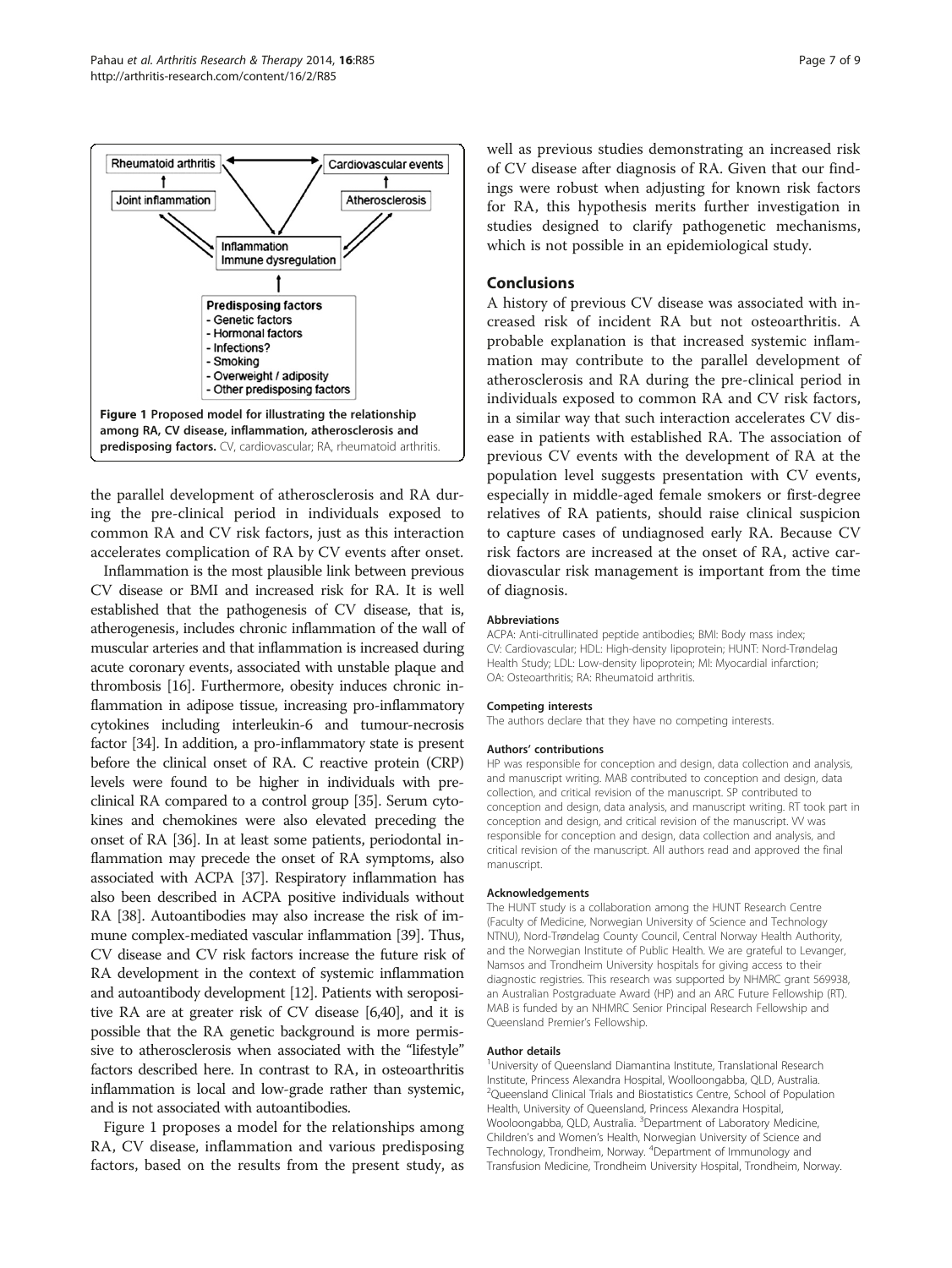<span id="page-7-0"></span>5 Current address Clinical Trials & Biostatistics Unit, QIMR Berghofer Medical Research Institute, Herston, QLD, Australia.

Received: 16 October 2013 Accepted: 20 March 2014 Published: 2 April 2014

#### References

- Maradit-Kremers H, Nicola PJ, Crowson CS, Ballman KV, Gabriel SE: Cardiovascular death in rheumatoid arthritis: a population-based study. Arthritis Rheum 2005, 52:722–732.
- 2. Gonzalez-Juanatey C, Llorca J, Amigo-Diaz E, Dierssen T, Martin J, Gonzalez-Gay MA: High prevalence of subclinical atherosclerosis in psoriatic arthritis patients without clinically evident cardiovascular disease or classic atherosclerosis risk factors. Arthritis Rheum 2007, 57:1074–1080.
- Schonland SO, Lopez C, Widmann T, Zimmer J, Bryl E, Goronzy JJ, Weyand CM: Premature telomeric loss in rheumatoid arthritis is genetically determined and involves both myeloid and lymphoid cell lineages. Proc Natl Acad Sci U S A 2003, 100:13471–13476.
- Silman AJ, Newman J, MacGregor AJ: Cigarette smoking increases the risk of rheumatoid arthritis. Results from a nationwide study of diseasediscordant twins. Arthritis Rheum 1996, 39:732–735.
- 5. Hazes JM, Dijkmans BA, Vandenbroucke JP, de Vries RR, Cats A: Lifestyle and the risk of rheumatoid arthritis: cigarette smoking and alcohol consumption. Ann Rheum Dis 1990, 49:980–982.
- 6. Wallberg-Jonsson S, Johansson H, Ohman ML, Rantapaa-Dahlqvist S: Extent of inflammation predicts cardiovascular disease and overall mortality in seropositive rheumatoid arthritis. A retrospective cohort study from disease onset. J Rheumatol 1999, 26:2562–2571.
- 7. Sokka T, Hakkinen A, Kautiainen H, Maillefert JF, Toloza S, Mork Hansen T, Calvo-Alen J, Oding R, Liveborn M, Huisman M, Alten R, Pohl C, Cutolo M, Immonen K, Woolf A, Murphy E, Sheehy C, Quirke E, Celik S, Yazici Y, Tlustochowicz W, Kapolka D, Skakic V, Rojkovich B, Müller R, Stropuviene S, Andersone D, Drosos AA, Lazovskis J, Pincus T, QUEST-RA Group: Physical inactivity in patients with rheumatoid arthritis: data from twenty-one countries in a cross-sectional, international study. Arthritis Rheum 2008, 59:42–50.
- 8. Toutouzas K, Sfikakis PP, Karanasos A, Aggeli C, Felekos I, Kitas G, Zampeli E, Protogerou A, Stefanadis C: Myocardial ischaemia without obstructive coronary artery disease in rheumatoid arthritis: hypothesis-generating insights from a cross-sectional study. Rheumatology (Oxford) 2013, 52:76–80.
- Koivuniemi R, Paimela L, Suomalainen R, Leirisalo-Repo M: Cardiovascular diseases in patients with rheumatoid arthritis. Scand J Rheumatol 2013, 42:131–135.
- 10. Liao KP, Solomon DH: Traditional cardiovascular risk factors, inflammation and cardiovascular risk in rheumatoid arthritis. Rheumatology (Oxford) 2013, 52:45–52.
- 11. Del Rincon I, Williams K, Stern MP, Freeman GL, O'Leary DH, Escalante A: Association between carotid atherosclerosis and markers of inflammation in rheumatoid arthritis patients and healthy subjects. Arthritis Rheum 2003, 48:1833–1840.
- 12. Hannawi S, Haluska B, Marwick TH, Thomas R: Atherosclerotic disease is increased in recent onset rheumatoid arthritis: a critical role for inflammation. Arthritis Res Ther 2007, 9:R116.
- 13. Gonzalez-Juanatey C, Llorca J, Martin J, Gonzalez-Gay MA: Carotid intima-media thickness predicts the development of cardiovascular events in patients with rheumatoid arthritis. Semin Arthritis Rheum 2009, 38:366–371.
- 14. Kremers HM, Crowson CS, Therneau TM, Roger VL, Gabriel SE: High ten-year risk of cardiovascular disease in newly diagnosed rheumatoid arthritis patients: a population-based cohort study. Arthritis Rheum 2008, 58:2268–2274.
- 15. Kokkonen H, Soderstrom I, Rocklov J, Hallmans G, Lejon K, Rantapaa Dahlqvist S: Up-regulation of cytokines and chemokines predates the onset of rheumatoid arthritis. Arthritis Rheum 2010, 62:383–391.
- 16. McEntegart A, Capell H, Creran D: Cardiovascular risk factors, including thrombotic variables, in a population with rheumatoid arthritis. Rheumatology 2001, 40:640–644.
- 17. Holmqvist ME, Wedren S, Jacobsson LT, Klareskog L, Nyberg F, Rantapaa-Dahlqvist S, Alfredsson L, Askling J: No increased occurrence of ischemic heart disease prior to the onset of rheumatoid arthritis: results from two Swedish population-based rheumatoid arthritis cohorts. Arthritis Rheum 2009, 60:2861–2869.
- 18. Holmen J, Midthjell K, Forsen L, Skjerve K, Gorseth M, Oseland A: The Nord-Trøndelag Health Study 1995–97 (HUNT2): Objectives, contents, methods and participation. Norsk Epidemiologi 2003, 13:19–32.
- 19. du Montcel ST, Michou L, Petit-Teixeira E, Osorio J, Lemaire I, Lasbleiz S, Pierlot C, Quillet P, Bardin T, Prum B, Cornelis F, Clerget-Darpoux F: New classification of HLA-DRB1 alleles supports the shared epitope hypothesis of rheumatoid arthritis susceptibility. Arthritis Rheum 2005, 52:1063–1068.
- 20. Cortes A, Brown MA: Promise and pitfalls of the Immunochip. Arthritis Res Ther 2011, 13:101.
- 21. Dilthey AT, Moutsianas L, Leslie S, McVean G: HLA\*IMP-an integrated framework for imputing classical HLA alleles from SNP genotypes. Bioinformatics 2011, 27:968–972.
- 22. Walitt BT, Constantinescu F, Katz JD, Weinstein A, Wang H, Hernandez RK, Hsia J, Howard BV: Validation of self-report of rheumatoid arthritis and systemic lupus erythematosus: the Women's Health Initiative. J Rheumatol 2008, 35:811–818.
- 23. D'Agostino RB Sr, Vasan RS, Pencina MJ, Wolf PA, Cobain M, Massaro JM, Kannel WB: General cardiovascular risk profile for use in primary care: the Framingham Heart Study. Circulation 2008, 117:743–753.
- 24. Conroy RM, Pyorala K, Fitzgerald AP, Sans S, Menotti A, De Backer G, De Bacquer D, Ducimetiere P, Jousilahti P, Keil U, Njølstad I, Oganov RG, Thomsen T, Tunstall-Pedoe H, Tverdal A, Wedel H, Whincup P, Wilhelmsen L, Graham IM; SCORE project group: Estimation of ten-year risk of fatal cardiovascular disease in Europe: the SCORE project. Eur Heart J 2003, 24:987–1003.
- 25. Oliver JE, Silman AJ: Risk factors for the development of rheumatoid arthritis. Scand J Rheumatol 2006, 35:169–174.
- 26. Kehoe R, Wu SY, Leske MC, Chylack LT Jr: Comparing self-reported and physician-reported medical history. Am J Epidemiol 1994, 139:813–818.
- 27. Martin LM, Leff M, Calonge N, Garrett C, Nelson DE: Validation of self-reported chronic conditions and health services in a managed care population. Am J Prev Med 2000, 18:215–218.
- 28. Eriksson JK, Neovius M, Ernestam S, Lindblad S, Simard JF, Askling J: Incidence of rheumatoid arthritis in Sweden: a nationwide populationbased assessment of incidence, its determinants, and treatment penetration. Arthritis Care Res (Hoboken) 2013, 65:870–878.
- 29. Wiles N, Symmons DP, Harrison B, Barrett E, Barrett JH, Scott DG, Silman AJ: Estimating the incidence of rheumatoid arthritis: trying to hit a moving target? Arthritis Rheum 1999, 42:1339–1346.
- 30. Sandmark H, Hogstedt C, Lewold S, Vingard E: Osteoarthrosis of the knee in men and women in association with overweight, smoking, and hormone therapy. Ann Rheum Dis 1999, 58:151-155.
- 31. Wilder FV, Hall BJ, Barrett JP: Smoking and osteoarthritis: is there an association? The Clearwater Osteoarthritis Study. Osteoarthritis Cartilage 2003, 11:29–35.
- 32. Hart DJ, Spector TD: Cigarette smoking and risk of osteoarthritis in women in the general population: the Chingford study. Ann Rheum Dis 1993, 52:93–96.
- 33. Kulie T, Slattengren A, Redmer J, Counts H, Eglash A, Schrager S: Obesity and women's health: an evidence-based review. J Am Board Fam Med 2011, 24:75–85.
- 34. Tuttle HA, Davis-Gorman G, Goldman S, Copeland JG, McDonagh PF: Proinflammatory cytokines are increased in type 2 diabetic women with cardiovascular disease. J Diabetes Complications 2004, 18:343–351.
- 35. Masi A, Aldag J, Sipes J: Do elevated levels of serum C-reactive protein predict rheumatoid arthritis in men: correlations with pre-RA status and baseline positive rheumatoid factors. J Rheumatol 2001, 28:2359–2361.
- 36. Hughes-Austin JM, Deane KD, Derber LA, Kolfenbach JR, Zerbe GO, Sokolove J, Lahey LJ, Weisman MH, Buckner JH, Mikuls TR, O'Dell JR, Keating RM, Gregersen PK, Robinson WH, Holers VM, Norris JM: Multiple cytokines and chemokines are associated with rheumatoid arthritis-related autoimmunity in first-degree relatives without rheumatoid arthritis: Studies of the Aetiology of Rheumatoid Arthritis (SERA). Ann Rheum Dis 2013, 72:901–907.
- 37. Chen H-H, Huang N, Chen Y-M, Chen T-J, Chou P, Lee Y-L, Chou Y-J, Lan J-L, Lai K-L, Lin C-H, Chen DY: Association between a history of periodontitis and the risk of rheumatoid arthritis: a nationwide, population-based, case–control study. Ann Rheum Dis 2013, 72:1206–1211.
- 38. Fischer A, Solomon JJ, du Bois RM, Deane KD, Olson AL, Fernandez-Perez ER, Huie TJ, Stevens AD, Gill MB, Rabinovitch AM, Lynch DA, Burns DA,